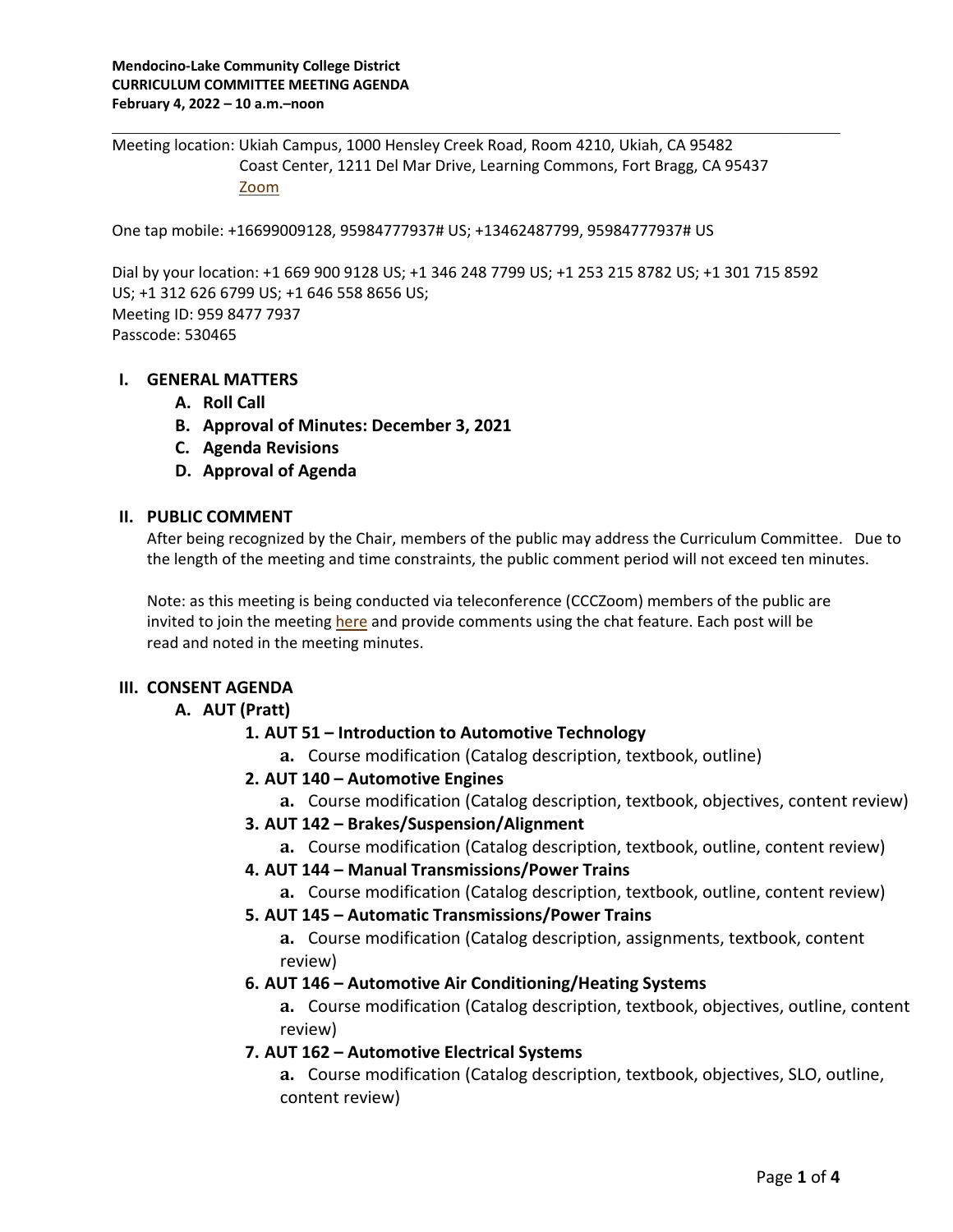#### **8. AUT 166 – Automotive Engine Performance**

**a.** Course modification (Catalog description, textbook, objectives, SLO, outline, content review)

## **9. AUT 170 – Advanced Automotive Engine Performance**

- **a.** Course modification (Textbook, content review)
- **10. AUT 199 – Independent Study**
	- **a.** Course modification (No changes)
- **11. AUT 551 – Introduction to Auto Mechanics**

**a.** Course modification (Number, catalog description, MOE, textbook, objectives, SLO, outline, Assignment of discipline (Automotive Technology))

#### **B. BIO (Donham)**

## **1. BIO 245 – Introduction to Environmental Toxicology**

**a.** Course modification (Assignments, MOE, objectives, SLO, outline)

## **IV. COURSE/PROGRAM MODIFICATIONS/PROPOSALS**

## **A. AUT (Pratt) – Course Approval (Consent Agenda)**

## **1. AUT 180 – Introduction to Hybrid and Alternative Fuel Vehicle Technology**

- **a.** New course proposal
- **b.** Assignment of discipline (Automotive Technology)
- **c.** Prerequisite

## **2. AUT 181 – Hybrid Vehicles and Advanced Electric Vehicle Technology**

- **a.** New course proposal
- **b.** Assignment of discipline (Automotive Technology)
- **c.** Prerequisite

## **B. AUT (Pratt) – Distance Education Approval (Consent Agenda)**

- **1. AUT 145 ‐ Automatic Transmissions/Power Trains** 
	- **a.** Distance education

## **2. AUT 180 – Introduction to Hybrid and Alternative Fuel Vehicle Technology**

**a.** Distance education

## **C. AUT (Pratt) – First Reading – 15 Minute Total**

- **1. Advanced Automotive Chassis Specialist Certificate of Completion**
	- **a.** New program proposal
- **2. Automotive Chassis Specialist Certificate of Completion** 
	- **a.** New program proposal
- **3. Advanced Automotive Hybrid and Electric Vehicles Certificate of Achievement**
	- **a.** New program proposal
- **D. ITA (Velázquez‐Zvierkova) – Course Approval (Consent Agenda)**

## **1. ITA 100 – Conversational Italian: Level I**

- **a.** New course proposal
- **b.** Assignment of discipline (Foreign Languages, Linguistics)

## **2. ITA 101 – Conversational Italian: Level II**

**a.** New course proposal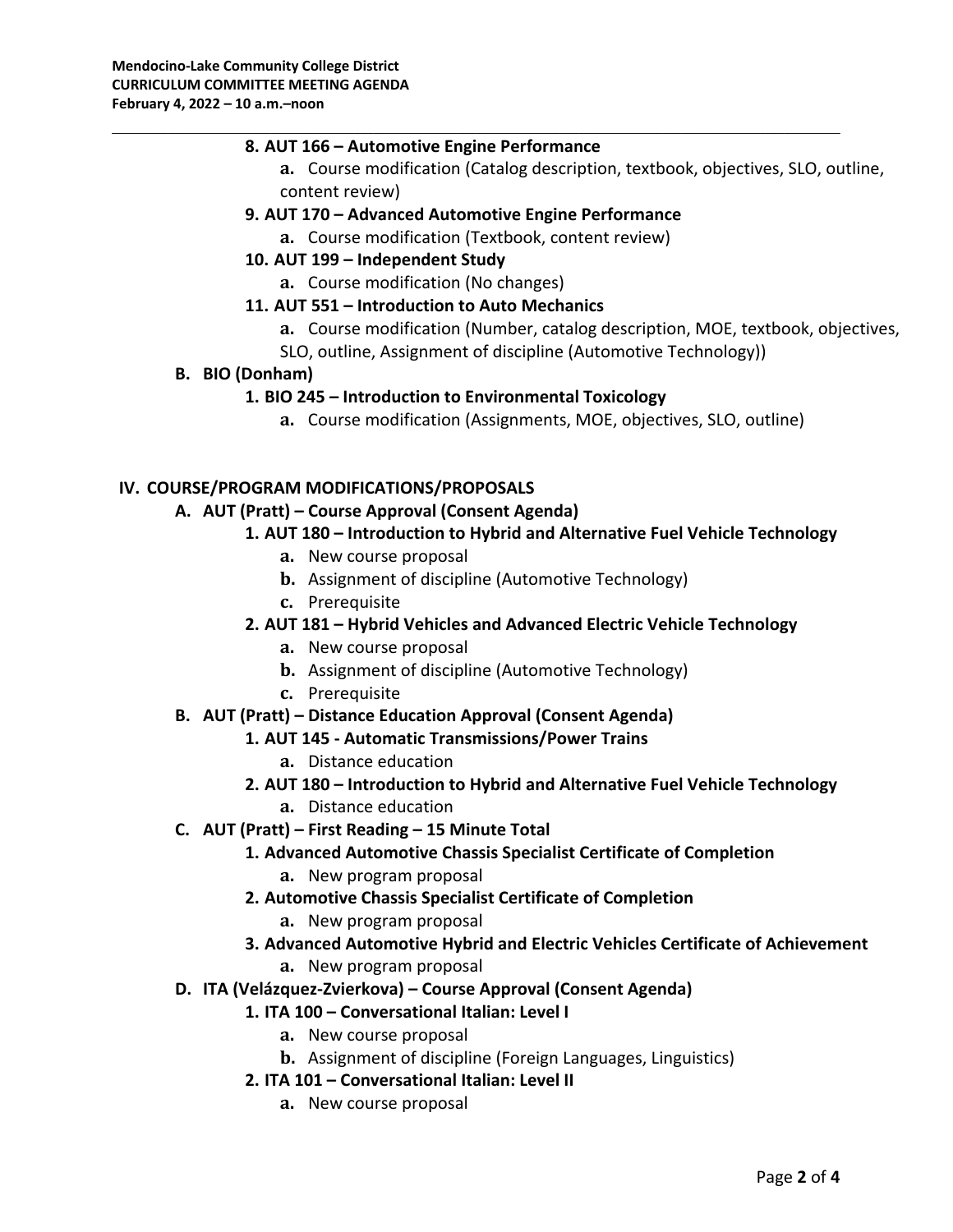- **b.** Assignment of discipline (Foreign Languages, Linguistics) **c.** Recommended preparation **3. ITA 200 – Elementary Italian: Level I a.** New course proposal **b.** Assignment of discipline (Foreign Languages, Linguistics) **4. ITA 201 – Elementary Italian: Level II a.** New course proposal **b.** Assignment of discipline (Foreign Languages, Linguistics) **c.** Prerequisite **E. ITA (Velázquez‐Zvierkova) – Distance Education Approval (Consent Agenda) 1. ITA 100 – Conversational Italian: Level I a.** Distance education **2. ITA 101 – Conversational Italian: Level II a.** Distance education **3. ITA 200 – Elementary Italian: Level I a.** Distance education **4. ITA 201 – Elementary Italian: Level II a.** Distance education **F. ITA (Velázquez‐Zvierkova) – Mendocino College General Education Approval (Consent Agenda)**
	- **1. ITA 100 – Conversational Italian: Level I**
		- **a.** General education (MCGE Area C)
	- **2. ITA 101 – Conversational Italian: Level II**
		- **a.** General education (MCGE Area C)
	- **3. ITA 200 – Elementary Italian: Level I**
		- **a.** General education (MCGE Area C)
	- **4. ITA 201 – Elementary Italian: Level II**
		- **a.** General education (MCGE Area C)
- **G. PTA (Bogner) – Course/Program Approval (Consent Agenda)**

## **1. PTA 118 – Clinical Development**

- **a.** New course proposal
- **b.** Assignment of discipline (Physical Therapy Assisting)
- **c.** Prerequisite
- **2. Physical Therapist Assistant Associate of Science**
	- **a.** Program modification (Add PTA 118; remove PTA 120; units)
- **H. FSC (Heston/Gowan) – First Reading – 10 Minute total**

# **1. Company Officer Certificate of Achievement**

- **a.** New program proposal
- **2. Fire Science Certificate of Achievement** 
	- **a.** New program proposal